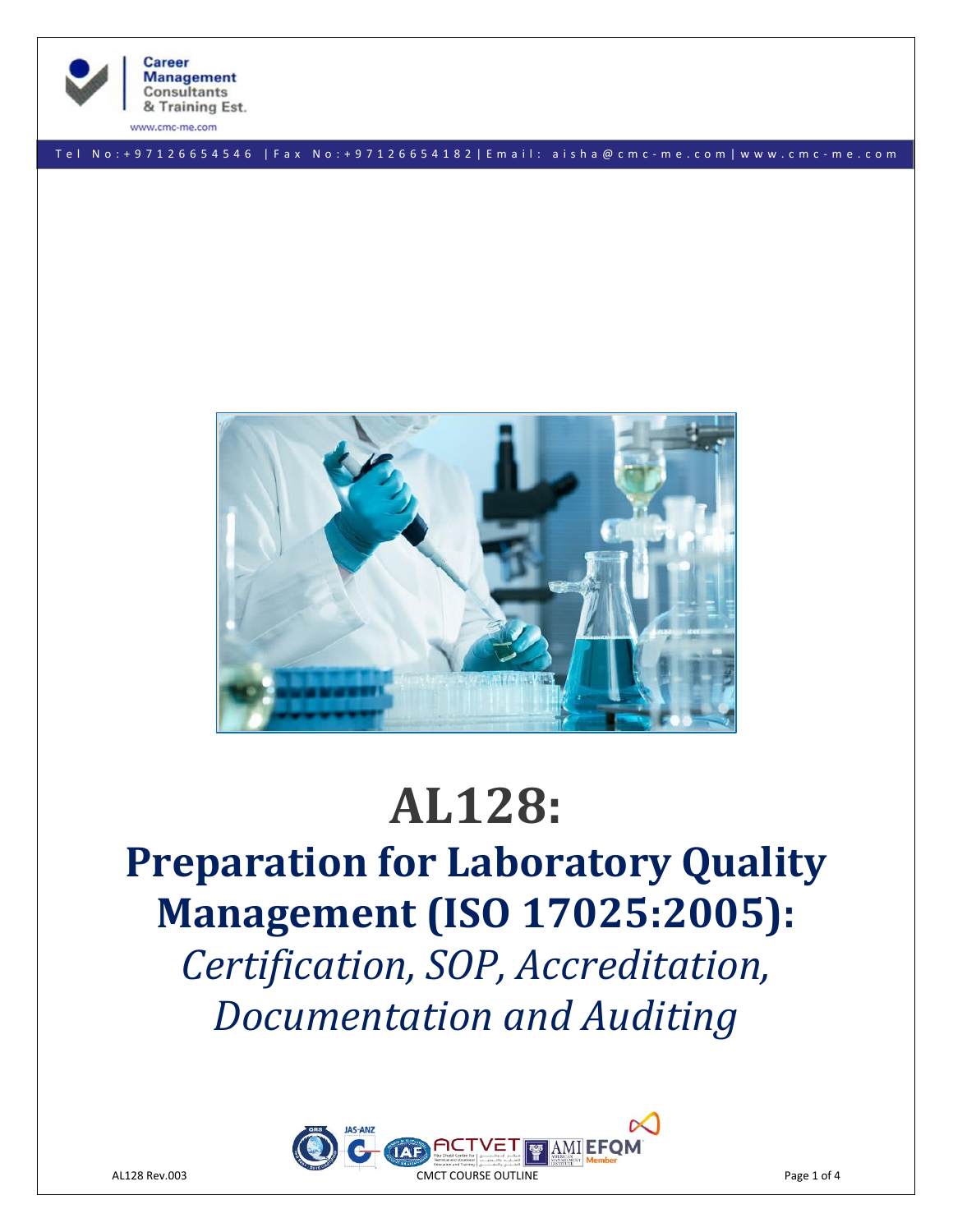

www.cmc-me.com

#### T e l N o : + 9 7 1 2 6 6 5 4 5 4 6 | F a x No: + 9 7 1 2 6 6 5 4 1 8 2 | E m a i l : a i s h a @ c m c - m e . c o m | w w w . c m c - m e . c o m

# Training Description:

Making the decision to implement ISO/IEC 17025 can be critical to the overall success of a laboratory. However, the manner with which it is implemented is even more crucial, because if properly done, it will literally enable the company to meet the highest standards for its customers. It will also provide universal assurance that its data and service quality will consistently meet these expectations, resulting in worldwide acceptance of your laboratory's test results and providing legally defensible data to your clients. The purpose of this course is to provide attendees with an understanding of the background to the laboratory accreditation.

Process, and the interrelation between QS/ISO 9000 Quality Management System Standards. The course will provide detailed guidance on the requirements of ISO/IEC 17025, the structuring of quality system documentation, implementation steps and laboratory accreditation requirements. Upon completing this course attendees will receive certification of training. The certificates shall attest to the participation of the course "Laboratory Quality Management – ISO/IEC 17025."

# Training Objective:

## By the end of the training, participants will be able to:

- $\checkmark$  Have comprehensive look at the latest revision (2005) of the ISO 17025:2005 and its documentation and internal auditing requirements
- ✓ Gain critical insight on the interpretation of the requirements of this laboratory standard and you will also receive a detailed review of the accreditation process
- ✓ Learn how to design and develop laboratory documents and quality manuals
- $\checkmark$  Examine the quality manual as to its impact on laboratory operations and what purpose it serves
- $\checkmark$  Learn what information it should contain, what writing style is most effective and how to keep your documents and quality manual up to date
- $\checkmark$  Gain knowledge needed to establish an internal quality audit program as required by ISO 17025:2005, and to initiate the sequence of activities involved in scheduling, planning, conducting, reporting on and closing out internal quality audits
- $\checkmark$  Employ effective techniques of auditing and the ability to develop the auditing procedures, scheduling and recording systems needed to sustain the program
- $\checkmark$  Receive practical instructions on the development, implementation and long-term maintenance of an effective laboratory quality system

# Training Designed for:

This course is intended for Laboratory Managers, Superintendents, Supervisors, Chemists, Analysts and Technicians. Further, this training will be of great value for Quality Managers, Quality Engineers, Quality Auditors and Management Representatives.

**AMIEFC** 

# Training Program:



❖ PRE-TEST

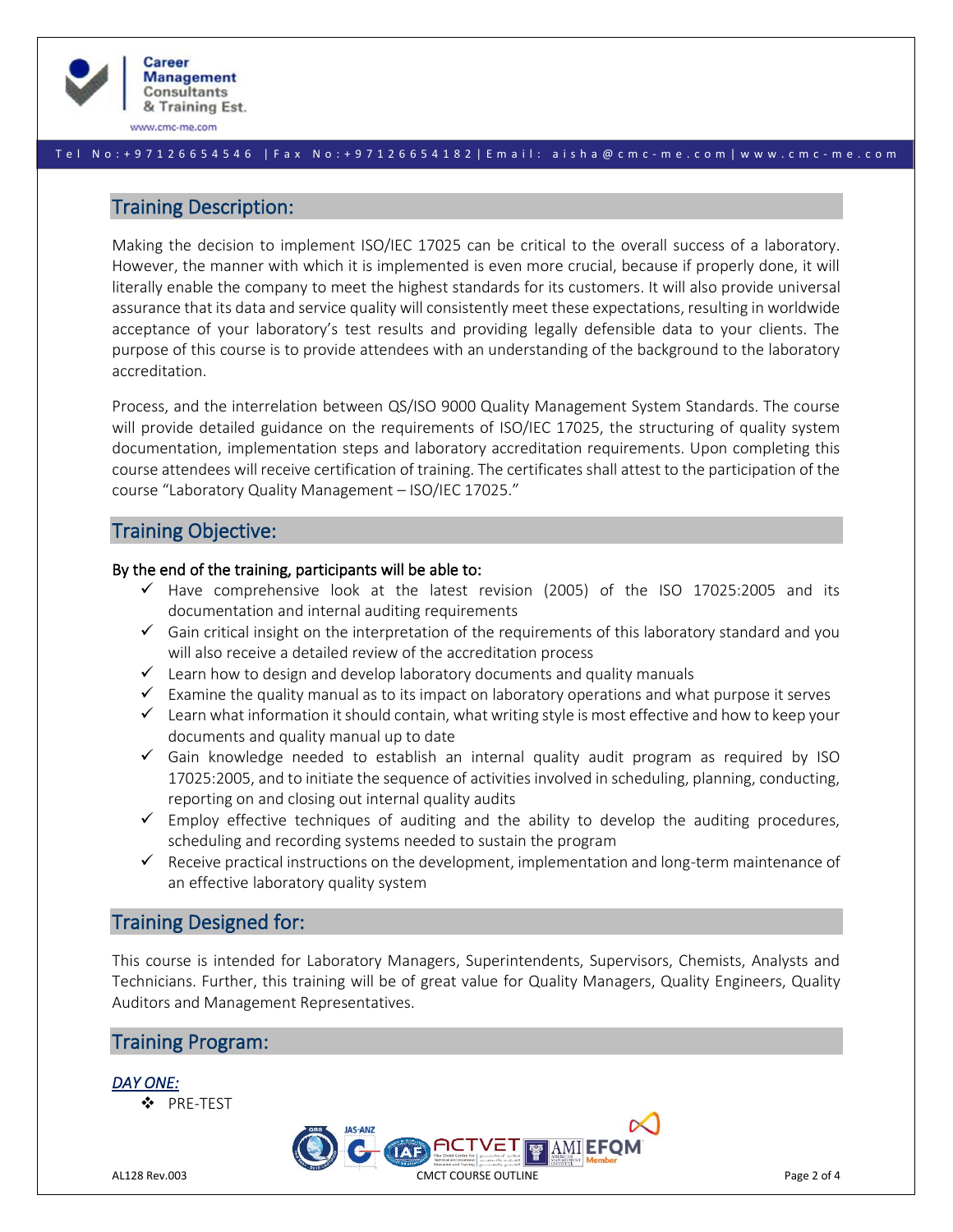

www.cmc-me.com

#### Tel No: + 9 7 1 2 6 6 5 4 5 4 6 | F a x No: + 9 7 1 2 6 6 5 4 1 8 2 | E m a i l: a i s h a @ c m c - m e . c o m | w w w . c m c - m e . c o m

- ❖ Introduction
- ❖ History, purpose and structure of ISO/IEC 17025
- ❖ Interpretation of the Standard
- ◆ Comparison of ISO 17025 and the ISO 9001 quality system standards (accreditation vs. certification)
- $\clubsuit$  How to comply with the detailed step-by step requirements of the standard

#### *DAY TWO:*

- ❖ Organization and management
- ❖ Quality system, audit and review
- ❖ Personnel
- ❖ Accommodation and environment

#### *DAY THREE:*

- ❖ Equipment and reference materials
- ❖ Measurement traceability and, test & calibration methods
- ❖ Calibration and test methods; handling of test items
- ❖ Proficiency testing

#### *DAY FOUR:*

- ❖ Records
- ❖ Certificates and reports
- ❖ Purchased material and services (subcontracting of calibration and testing, outside support services and supplies)

## *DAY FIVE:*

- ❖ Structure of quality system documentation and preparation of Level 3 procedures
- ❖ Outside support
- ❖ Services and
- ❖ Supplies
- ❖ Feedback complaints
- ❖ ISO/IEC 17025 implementation steps
- ❖ Accreditation body requirements accreditation organizations/bodies in different countries mutual recognition agreements
- ❖ Course Conclusion
- ❖ POST-TEST and EVALUATION

# Training Requirements:

"Hands-on practical sessions, equipment and software will be applied during the course if required and as per the client's request."

Please note that the above topics can be amended as per client's learning needs and objectives. Further, it should be forwarded to us a month prior to the course dates.